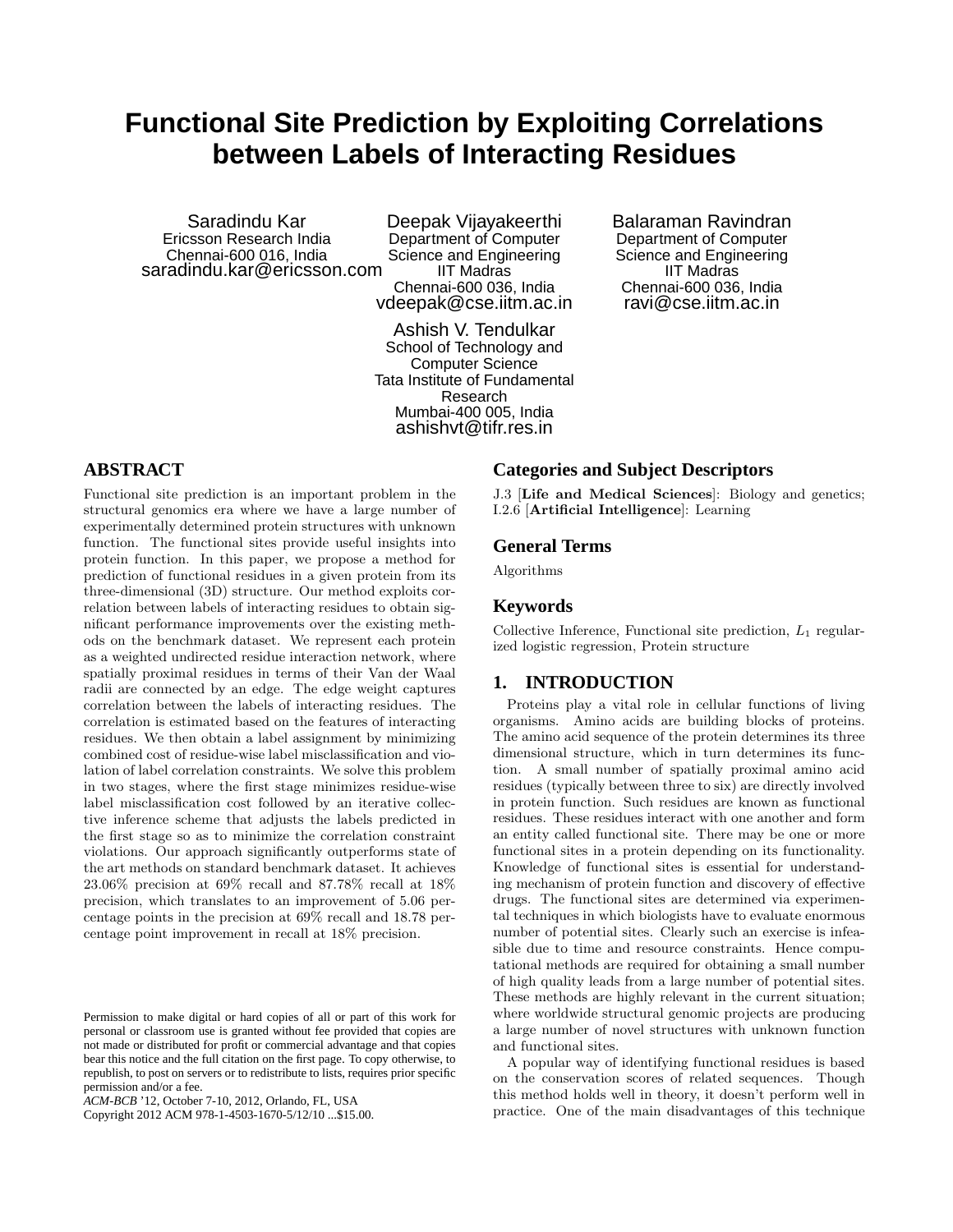is that, even after selecting related sequences, which by itself is a herculean task, the conservation method returns too many false positives [9]. Even though various methods have been developed in the past for addressing the problem, they struggle to achieve substantial performance. This reflects the challenging nature of the problem and calls for sophisticated techniques to handle it. We refer the readers to a survey by Xin et al. [38] for a detailed account of these methods.

In this paper, we present a new method for functional residue prediction using three dimensional (3D) structure information. Our method takes 3D structure of protein as an input and returns a list of functional residues. Formally, the problem can be stated as follows: Given a protein three dimensional (3D) structure,  $S$ , containing n amino acid residues  $\langle a_1, a_2, \ldots, a_n \rangle$ , label each residue as either functional or non-functional. This binary classification problem has been addressed by many different methods in literature [38]. We will review these methods in section 2. The problem is challenging due to extremely skewed distribution of functional and non-functional residues in any given protein.

In the past, Machine Learning(ML) techniques have shown promising results for this problem. These methods classify residues into functional and non-functional classes based on their structural, physicochemical, evolutionary and electrostatic features. The following are some of the examples of ML techniques used for addressing the problem: Wei et al. [37] used na¨ıve Bayes classifier, Gutteridge et al. [11] used neural network, Youn et al. [40] used support vector machines (SVMs) and Sankararaman et al. [30] used  $L_1$  logistic regression classifier. Among all the existing methods, the  $L_1$  logistic regression classifier achieves the best performance on standard benchmark datasets. The  $L_1$  regularization enabled them to overcome the problem of overfitting, which adversely affects the performance of ML techniques due to lack of availability of large number of training examples. On CATRES-FAM benchmark [30], it achieves 18% precision at 69% recall.

Traditional machine learning techniques do not exploit the inherent structure (correlation between the labels of interacting residues) in the problem, since they assume the data to be i.i.d. (independent and identically distributed). Collective classification is one of the popular methods which extends the traditional machine learning techniques to exploit the structure in the problem by jointly classifying the related instances. We propose a *cautious collective inference* scheme that exploits the inherent structure in the problem to provide a better performance than the existing techniques. Of the existing techniques the closest to that of ours is the usage of CRFs [30] to predict the functional residues. CRF is one of the popular collective classification models. Our work's major difference is that we use a cautious scheme, which helps us to prevent cascading errors due to misclassifications.

Given a 3D structure of a protein, we construct a Residue Interaction Network (*RIN* ), where nodes represent aminoacid residues and the edges capture the interaction among them. An edge is added between two nodes, when the corresponding residues are spatially proximal to each other based on their Van der Waal radii. Our method then obtains a label assignment for a given residue interaction network by minimizing the combined cost of residue-wise label misclassification and violations of interaction polarity constraints. The problem is solved in two stages. The first stage involves the use of statistical models to predict the label of each residue and the polarity of interaction. Polarity of **interaction**, is either positive  $(+1,$  when the labels of the interacting residues are same) or negative (-1, when the labels of the interacting residues are different). Polarity of interaction helps us to capture the correlation among the labels. The second stage uses a cautious collective inference scheme, to obtain a label assignment by adjusting the labels of the residues to satisfy the polarity constraints. The cautious scheme prevents the cascading errors due to misclassifications by allowing to update the label of a residue only when the model is highly confident of its prediction.

*Organization*: Section II gives detailed account of the existing functional residue prediction techniques. The section III describes problem formulation and the proposed strategy. Section IV describes results on a benchmark dataset and comparison with state of the art techniques. Section V discusses the salient features of the method and the improvement it provides over the existing methods.

## **2. RELATED WORK**

Several methods have been proposed in literature to address the problem [38]. Broadly these methods fall into two classes namely (i) template based methods; and (ii) residue based methods.

The template based methods search for a user defined three dimensional pattern of amino acids or their properties in the protein structure. The amino acid residues from the matching constellation are labeled as functional residues. The user defined templates are specified in various forms. For example, TEmplate Search and Superposition (TESS) method uses a reference frame based on amino acid side chains and positions of atoms in the vicinity as specified by a distance threshold [34]. Gregory et al. [10], Wallace et al. [35], Russell [29], Camer et al. [5] define templates using a set of inter-residue or inter-atomic distance between functional residues. The templates are also defined using physicochemical properties of local structural neighborhood [32, 13]. PDBSiteScan [14] uses PDB SITE record to define templates. Several methods have been proposed for automatic identification of templates from a set of related structures [38]. For example, SuMo uses triangle of chemical groups to represent protein structures [16]. GASPS employs genetic algorithm strategy to create templates consisting of 3-10 conserved residues in a protein family [27]. DReSPat models each protein structure as a graph. It then applied graph theoretic algorithms to enumerates potential functional site templates consisting 3 to 6 residues [36]. It discovers functional sites by clustering the templates and selecting the ones that recur in proteins performing similar function. The template matching is performed via superposition transformations or geometric hashing [24, 8]. DReS-Pat proposed an efficient scheme for template matching using a set of geometric invariant descriptors [33].

The residue based methods usually learn a model to identify functional residues from a set of training examples. The model is based on structural, evolutionary, electrostatic and physicochemical features of a residue or its structural neighborhood. The evolutionary conservation property of residues is exploited by several methods like Evolutionary Trace [21], Aloy et al. [1], Consurf [3], PHUNCTIONER [26]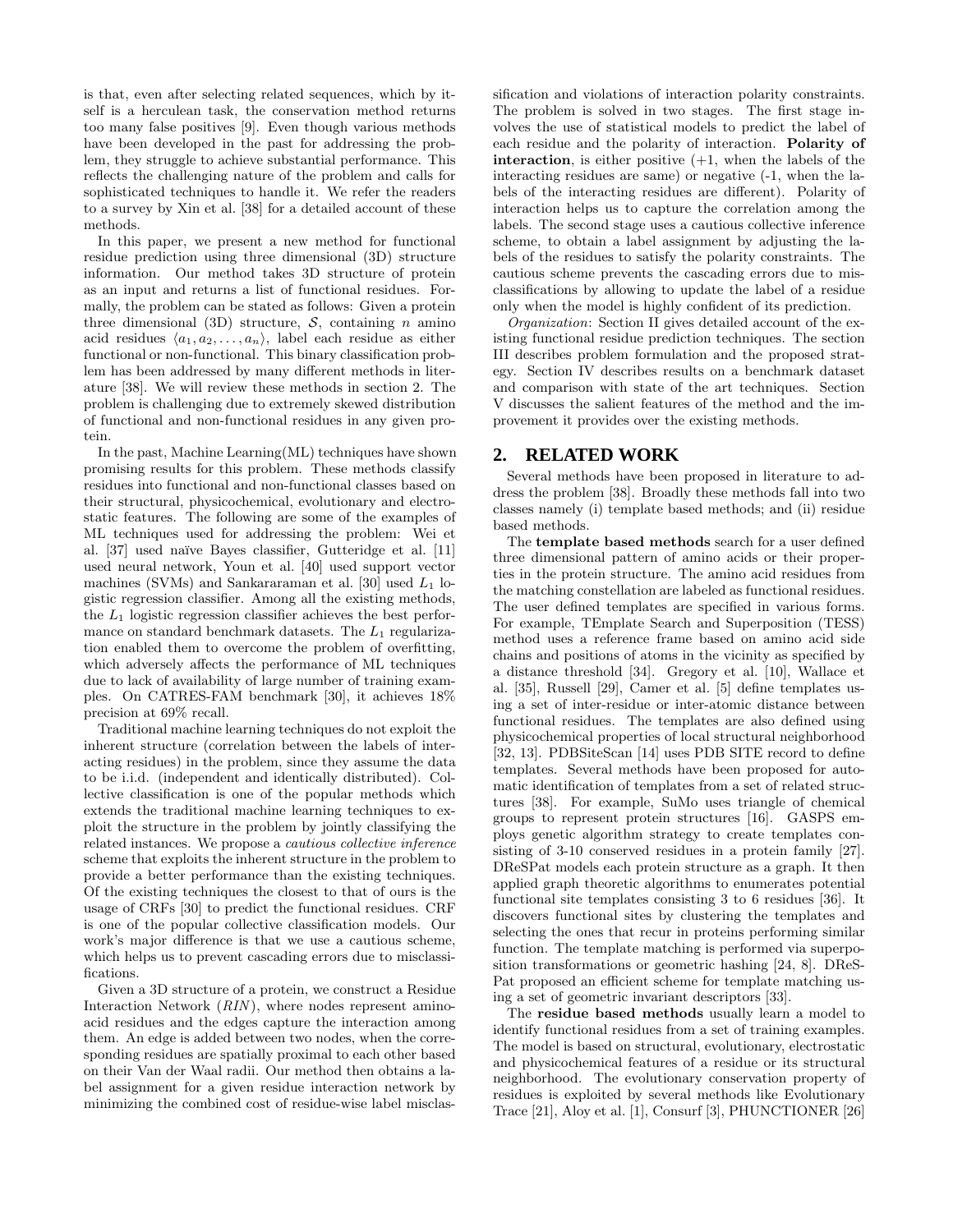etc. The idea of conservation is also extended to the structural neighborhood of amino acids in order to predict functional residues [25, 19]. Supervised machine learning techniques like naïve Bayes classifier and support vector machines have been applied to predict functional residues from their features mentioned earlier. FEATURE [37], WebFEA-TURE [20], S-Blast [22], Xin et al. [39], Bhardwaj et al. [4], Discern [30] are a few examples of methods which apply machine learning techniques for addressing the problem. Amitai et al. [2] use network centrality features derived from a network of residue interactions in a given protein to identify functional sites.

## **3. METHODS**

In this section, we describe the proposed approach in detail. First we will describe the problem formulation followed by details of each stages used in solving the problem.

## **3.1 Problem Formulation**

The proposed method predicts functional residues for a given protein structure S. We represent S as a weighted undirected residue interaction network  $(RIN)$   $\mathcal{G}$ , where nodes represent amino-acid residues and the edges capture the interaction among them. Thus,  $\mathcal G$  has n nodes corresponding to *n* amino acid residues in S. Let  $A = \{a_1, a_2, \ldots, a_n\}$  be the set of nodes, where  $a_i$  is amino acid residue at *i*-th position in protein sequence. We add an edge between  $a_i$  and  $a_i$  if they are spatially proximal to each other based on their Van der Waal radii. We represent the contact information in a  $n \times n$  matrix **E**, whose  $(i, j)$ –th entry  $e_{ij}$  is as follows:

$$
e_{ij} = \begin{cases} 1 & \text{if } a_i \text{ and } a_j \text{ are in contact} \\ 0 & \text{otherwise.} \end{cases}
$$
 (1)

Note that  $a_i$  and  $a_j$  can be in contact without being close in the sequence. Each residue  $a_i \in A$  takes a label  $y_i$  as follows:

$$
y_i = \begin{cases} +1 & \text{if } a_i \text{ is a functional residue} \\ -1 & \text{otherwise} \end{cases}
$$

Let  $y \in \{+1, -1\}^n$  be the label vector. The *i*-th component of y corresponds to label  $y_i$  of *i*–th residue  $a_i$ . Let  $w_{ij} \in$  $\{+1, -1\}$  be the polarity of interaction between any two residues in contact. Let **W** be  $n \times n$  matrix, whose  $(i, j)$ – th entry stores  $w_{ij}$ . We will refer to **W** as an interaction polarity matrix.

$$
w_{ij} = \begin{cases} +1 & y_i = y_j \text{ and } e_{ij} = 1\\ -1 & y_i \neq y_j \text{ and } e_{ij} = 1\\ 0 & \text{otherwise.} \end{cases}
$$
 (2)

We are interested in predicting a label vector  $\hat{\mathbf{y}}$  for  $\mathcal{G}$  that not only has minimum residue-wise misclassification cost but also violates as few polarity constraints as possible. Minimizing only the residue-wise misclassification cost is equivalent to applying any traditional machine learning technique that does not exploit the correlation among the residues. On the other hand, minimizing only the number of violations in the polarity constraints alone is not sufficient as it will lead to a label vector that satisfies these constraints without minimizing residue wise misclassification cost. For example, the interaction polarity constraint  $\tilde{w}_{ij} = -1$  is satisfied by the following two label configurations: (i)  $\tilde{y}_i = -1$  and  $\tilde{y}_j = +1$ 

and (ii)  $\tilde{y}_i = +1$  and  $\tilde{y}_j = -1$ , with only one of them being correct. The residue wise label misclassification cost helps to overcome this limitation in order to achieve accurate predictions. Since the actual label correlations are not available, its estimated based on the features of interacting residues. Let  $\widehat{W}$  be the estimated interaction polarity matrix.

We obtain the label assignment using a two stage approach where the first stage focuses on minimization of residue-wise label misclassification cost. It uses  $L_1$  regularized logistic regression classifier that predicts a label vector  $\hat{y}$ . We will refer to this classifier as a local classifier in the subsequent text. According to the local classifier,  $a_i$  is a functional residue if  $\hat{y}_i = +1$  and is non-functional otherwise. The second stage uses an iterative collective inference algorithm to obtain a label assignment by adjusting  $\hat{y}_i \in \hat{\mathbf{y}}$  in order to satisfy the polarity constraints specified in  $\widehat{\mathbf{W}}$ . The labels  $\hat{y}_i \in \hat{\mathbf{y}}$  are carefully adjusted in order to avoid significant escalation in the label misclassification cost, which was minimized by the local classifier. Upon convergence, the iterative scheme returns a label vector  $\tilde{y}$ . We provide details of both the stages in the next section.

## **3.2 Functional residue prediction by collective inference**

The broad steps in our approach for functional residue prediction are shown in figure 1 and the scheme is listed in *Algorithm 1*. Here we provide an overview of the steps involved in the process leaving out the details to the subsequent subsections.

| <b>Algorithm 1</b> Algorithm for prediction of functional                                                                     |  |  |  |
|-------------------------------------------------------------------------------------------------------------------------------|--|--|--|
| residues                                                                                                                      |  |  |  |
| <i>Input:</i> Protein structure $S$                                                                                           |  |  |  |
| <i>Output:</i> Label vector $\tilde{y}$                                                                                       |  |  |  |
| 1: $\mathcal{G} \leftarrow \text{formRIN}(\mathcal{S})$                                                                       |  |  |  |
| 2: $\vartheta \leftarrow \text{ applyInteraction-PolarityClassifier}(\mathbf{X}_{ii}; \theta)$                                |  |  |  |
| 3: $\varphi \leftarrow \text{applyLocalClassifier}(\mathbf{X}; \rho)$                                                         |  |  |  |
| 4: $\tilde{\mathbf{y}} \leftarrow \text{ applyCollectiveInference } (\varphi, \vartheta, \mathcal{G}, \alpha, \beta, \gamma)$ |  |  |  |

First of all, we construct a RIN  $\mathcal G$  for the input 3D structure S as described in the previous section (line – 1). Then, we estimate the interaction polarity matrix  $\widehat{W}$  based on features of the interacting residues. We use  $L_1$ -regularized logistic regression classifier parametrized by  $\theta$  to obtain probability of each  $\hat{w}_{ij}$  being +1. Let  $\mathbf{x}_{ij}$  be the feature vector constructed by concatenating features of a pair of interacting residues  $a_i$  and  $a_j$ , then  $\vartheta_{ij} = \Pr(\hat{w}_{ij} = +1|\mathbf{x}_{ij}; \theta)$ . Let  $\vartheta$  be the matrix containing  $\vartheta_{ij}$  for all the interacting pairs. (line – 2). Similarly we use  $L_1$  regularized logistic regression parametrized by  $\rho$  as a local classifier to estimate probability of each residue being functional. Let  $\varphi$  be the label probability vector and  $\varphi_i = \Pr(\hat{y} = +1|\mathbf{x_i}; \rho)$  is the probability corresponding to residue  $a_i$  being functional (line – 3). Finally, we use an iterative collective inference scheme to obtain  $\tilde{y}$  (line – 4). It has three tunable parameters namely polarity threshold  $\alpha$ , local classifier threshold  $\beta$  and message strength threshold  $\gamma$ . These parameters enable us to obtain label vector predictions of desired quality and also enable us to understand effects of individual components on the overall prediction accuracy. One of the main advantages of the proposed scheme is that it is independent of the classifier being used to estimate the labels of the residue and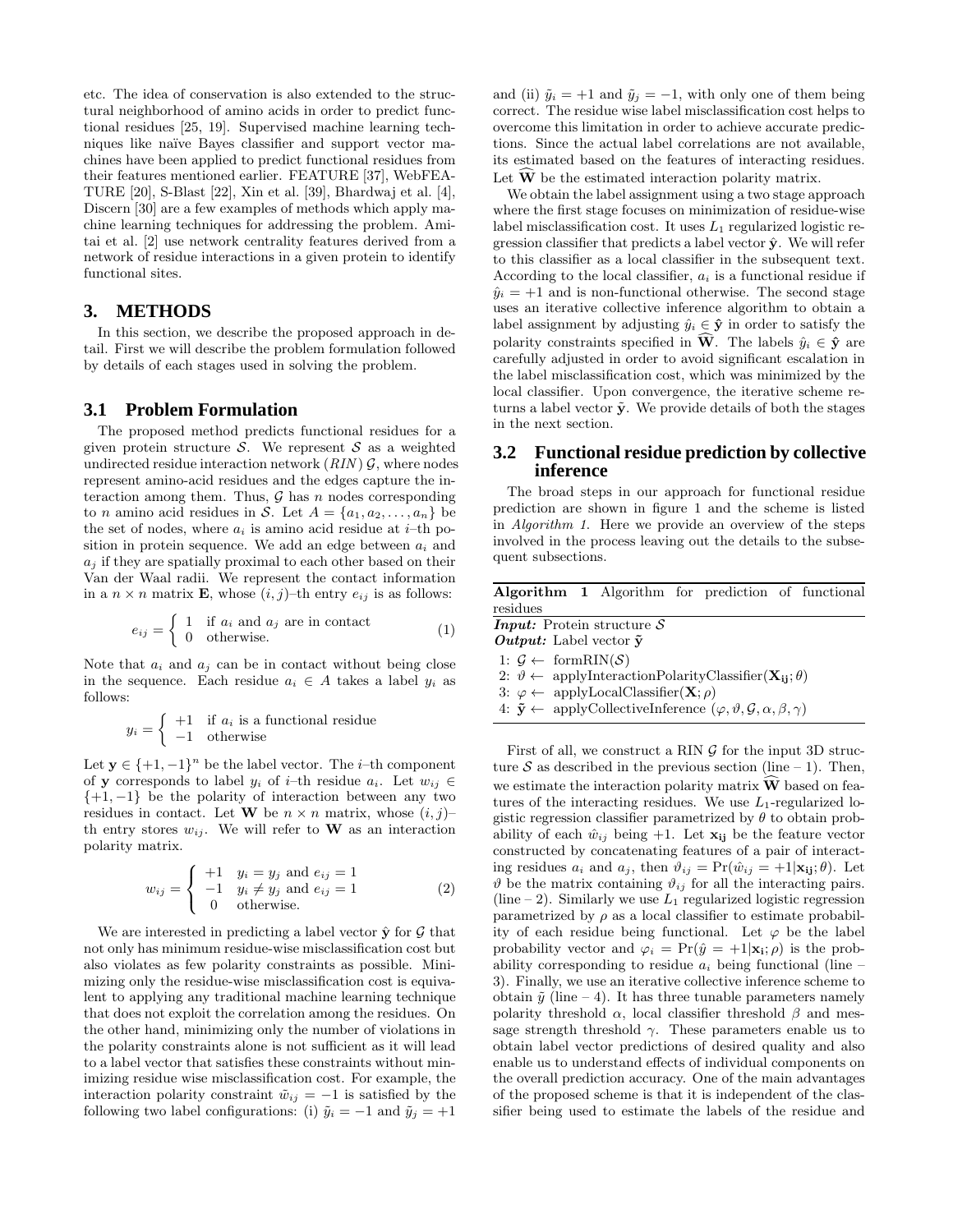

Figure 1: Flow-chart of the proposed scheme

the interactions polarities. We use a  $L_1$  regularized logistic regression[18] as mentioned previously.

The performance of our method for functional residue prediction (Algorithm 1) is evaluated using the test set as follows: We use Algorithm 1 to obtain probability estimates for +1 class label for residues and polarity of interaction from the best local and interaction polarity classifier models. We obtain different models by varying all three tunable parameters  $\alpha$ ,  $\beta$  and  $\gamma$  of iterative collective inference algorithm. For each model, we obtain a precision-recall (PR) curve using class labels predicted by the model. We select the model with the best AUC-PR. We repeat the process for different test sets. Finally, we average the PR curves across different test sets and obtain PR curve for our method.

#### *3.2.1 Interaction Polarity Classifier*

In this subsection, we will describe an interaction polarity classifier, which estimates probability of a polarity of interaction being  $+1$ . Let  $\hat{w}_{ij}$  be the predicted polarity of interaction between a residue pair  $a_i$  and  $a_j$  in the given structure and  $\vartheta_{ij}$  be the corresponding probability. Let  $\vartheta$ be the matrix that stores such probabilities for all interacting residue pairs. We estimate  $\vartheta_{ij}$  from the features of residues  $a_i$  and  $a_j$ . Let  $\mathbf{x}_{ij}$  be the augmented feature vector for the interacting pair. We will call it as interaction feature vector. Let  $cat(\mathbf{x_i}, \mathbf{x_i})$  be the function that concatenates features vectors  $\mathbf{x}_i$  and  $\mathbf{x}_j$  in that order and returns a vector  $\mathbf{x}_{ij} \in \mathbb{R}^{2k}$ . We use  $\text{cat}(\mathbf{x}_i, \mathbf{x}_j)$  function to obtain interaction feature vector as follows:

$$
\mathbf{x_{ij}} = \begin{cases} \text{cat}(\mathbf{x_i}, \mathbf{x_j}) & \text{if } i < j \text{ and } e_{ij} = 1\\ \text{cat}(\mathbf{x_j}, \mathbf{x_i}) & \text{if } i > j \text{ and } e_{ij} = 1 \end{cases}
$$
 (3)

We predict  $\vartheta_{ij}$  for an interaction vector  $\mathbf{x}_{ij}$  using  $L_1$  regularized logistic regression classifier.

$$
\vartheta_{ij} = \Pr(\hat{w}_{ij} = +1 | \mathbf{x}_{ij}; \theta) = \frac{1}{1 + \exp(-\theta^T \mathbf{x}_{ij})}
$$
(4)

Note that  $Pr(\hat{w}_{ij} = -1|\mathbf{x_{ij}};\theta) = 1 - \vartheta_{ij}$ , since the polarity can be either  $+1$  or -1. The parameter vector  $\theta \in \mathbb{R}^{2k+1}$  has  $2k+1$  parameters. The first parameter  $\theta_0$  is a regularization term that controls tradeoff between false positives and false negatives. The remaining  $2k$  parameters  $\theta$  contain weights of the corresponding interaction features in  $x_{ii}$ .

For each protein  $S \in S$  with n residues, there will be c interaction feature vectors, where  $c = \sum_{1 \leq i,j \leq n} e_{ij}$ . Let  $C$  be the set of ordered pairs of interaction feature vectors and the corresponding polarity  $\{(\mathbf{x}_{ij}^l, w_{ij}^l)\}_{l=1}^c$  for S. We estimate the parameters of the model (weights) by 5-fold cross validation. In order to choose the best polarity classifiers among five models obtained from the cross-validation procedure, we plot receiver operating characteristics (ROC) curve for each model after obtaining its specificity and sensitivity on proteins in the test set. For each model, we vary polarity threshold  $\alpha$  on its  $\vartheta$  estimates to obtain a prediction for interaction polarity.

$$
\hat{w}_{ij} = \begin{cases}\n+1 & \text{if } \vartheta_{ij} \ge \alpha \\
-1 & \text{otherwise.} \n\end{cases}
$$
\n(5)

Based on these predictions, we calculate sensitivity or recall and specificity as a fraction of number of true negatives (in this case number of -1 labels) and the sum of the number of true negatives and the number of false positives. We calculate area under ROC curve (AUC-ROC) for each model and select one with the best AUC-ROC. Such a model achieves the highest performance while predicting negative polarity of interaction which is a minority class in terms of distribution of the two classes. Note that more than 99% interactions in proteins have positive polarity. The best ROC curves across different test sets are averaged to obtain ROC curve for the interaction polarity classifier. The polarity threshold  $\alpha$  helps us to handle the issue of skewness in the class distribution by allowing a flexible choice of decision thresholds.

### *3.2.2 Local Classifier*

The local classifier takes a protein structure  $\mathcal S$  as an input and predicts a class label for each residue  $a_i$  in the structure. We use a logistic regression classifier to estimate probability of each residue being functional  $\varphi_i$ .

$$
\varphi_i = \Pr(\hat{y}_i = +1 \mid \mathbf{x_i}; \rho) = \frac{1}{1 + \exp(-\rho^T \mathbf{x_i})}
$$
(6)

where  $\rho \in \mathbb{R}^{k+1}$  is a parameter vector that whose components from  $\rho_1$  to  $\rho_k$  contains weights for the corresponding residue features, while  $\rho_0$  is a bias term that controls the rate of false positives and false negatives. Note that we can calculate the probability of residue being non-functional as  $1 - \varphi_i$ , since a residue can be either functional or nonfunctional. One of the primary challenges in solving the problem is the skewness of the class distribution. The local classifier threshold  $\beta$  helps us to alleviate the issue by allowing a flexible choice of decision thresholds. We estimate the parameters of the model (weights) by 5-fold cross validation. Each model estimates probability of each residue in proteins from the test set being functional. For each model, we obtain a precision-recall (PR) curve by varying local classifier threshold  $\beta$  from 0 to 1.

$$
\hat{y}_i = \begin{cases}\n+1 & \text{if } \varphi_i \ge \beta \\
-1 & \text{otherwise.} \n\end{cases}
$$
\n(7)

At each value of probability threshold, we compute precision  $=$  $\frac{TP}{TP+FP}$  and recall  $=\frac{TP}{TP+FN}$ , measures. Here TP is the number of residues whose class label is correctly predicted, FP is the number of residues predicted to be functional, but are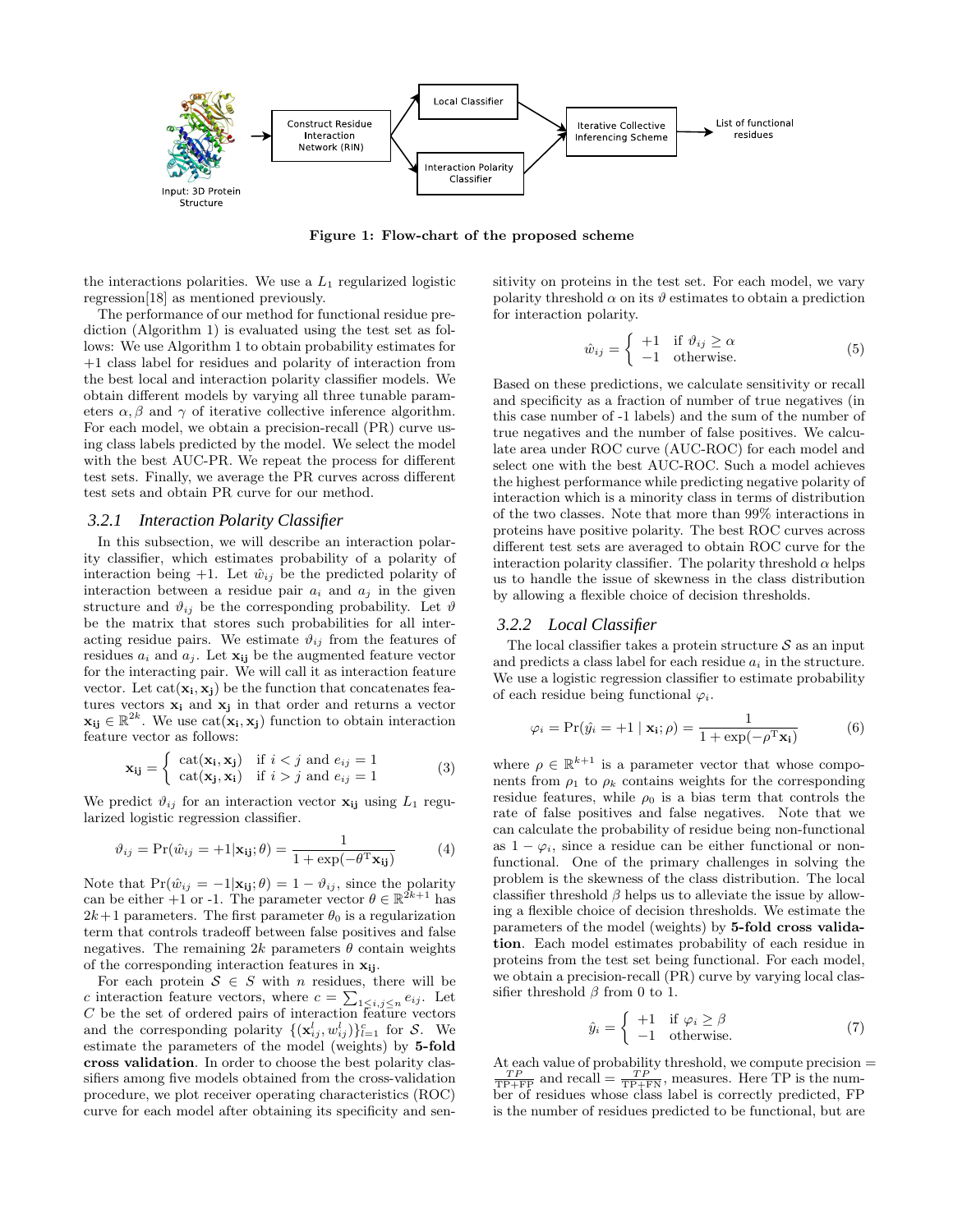actually non-functional and FN is the number of residues predicted to be non-functional but are actually functional. We calculates area under PR curve (AUC-PR) of each model and select the models with the best values of AUC-PR. The PR-curves across different test sets are averaged to obtain PR-curve for the local classifier.

The local classifier used in our approach closely follows  $L_1$ regularized logistic regression classifier used by DISCERN. The only difference is in the feature vector: while our classifier solely uses features of individual residue, the one employed by DISCERN operates on a feature vector constructed from features of individual residues along with its neighbours.

#### *3.2.3 Iterative collective inference scheme*

In this subsection, we will describe an iterative collective inference scheme. It operates on residue interaction network  $\mathcal G$  of protein structure  $\mathcal S$  in order to predict a label vector  $\tilde{y}$ . The scheme also takes estimated label probability vector  $\varphi$  and estimated polarity probability matrix  $\vartheta$  along with  $\alpha, \beta$  and  $\gamma$ . Algorithm 2 provides stepwise account of the scheme.

We use polarity threshold  $\alpha$  to obtain  $\widehat{W}$  (line – 1) entrywise given by equation (5). We use local classifier threshold  $\beta$  to obtain  $\hat{\mathbf{y}}$  (line – 2) given by equation (7). We initialize  $\tilde{\mathbf{y}}$  to  $\hat{\mathbf{y}}$  (line – 3) We define a message vector  $\mathbf{q} \in \mathbb{R}^{|A|}$ , where  $|A|$  is the number of nodes in  $\mathcal{G}$ . The *i*-th component  $q_i$  stores a message of residue  $a_i$  that signifies fraction of positive votes received from its neighbours:

$$
q_i = \frac{\sum_{\forall j: e_{ij}=1} \max(0, \hat{y}_j \times \widehat{W}_{ij})}{\sum_j e_{ij}}
$$
(8)

The entire vector  $q$  can be calculated in one step as follows:

$$
\mathbf{q} = \hat{\mathbf{y}}^{\mathrm{T}} \widehat{\mathbf{W}} \mathbf{o} \tag{9}
$$

where o stores inverse of number of neighbors of nodes in  $G_i$ . Specifically,

$$
o_i = \begin{cases} \frac{1}{\sum_{j=0}^{|A|} e_{ij}} & \text{if } \sum_{j=0}^{|A|} e_{ij} > 0\\ 0 & \text{otherwise.} \end{cases}
$$
(10)

We initialize  $q$  to 1. In each iteration, we update  $q$  with messages from the neighbouring nodes as per eq. (9) (line– 5). The message vector q is used to update the label vector  $\tilde{y}$ (line – 6). We take a *cautious* approach in updating the label vector  $\tilde{\mathbf{y}}$ , as misclassified instances will have an negative influence on the accuracy of the method due to cascading inference errors. We update the label  $\tilde{y}_i$  only when the confidence of the prediction  $(q_i)$  is greater than the threshold  $\gamma$ (confidence factor).

$$
\tilde{y}_i = \begin{cases}\n+1 & \text{if } q_i > \max(0.5, \gamma) \\
-1 & \text{if } q_i < 1 - \max(0.5, \gamma)\n\end{cases}
$$
\n(11)

If the confidence of the prediction  $(q_i)$  is not sufficiently high, we either retain or flip the label  $\tilde{y}_i$  based on the confidence of the local classifier  $(\varphi_i)$  on its prediction. The confidence is measured using a local classifier threshold  $\beta$  as given by equation (7). The iterative scheme terminates whenever q ceases to change. This is the point when it is no longer possible to satisfy polarity constraints without increasing labelwise misclassification cost. Upon convergence, the label vector  $\tilde{y}$  contains predictions for each residue in S.

#### Algorithm 2 Iterative collective inference scheme

**Input:** (i) Interaction network  $\mathcal{G}$ , (ii) Local classifier probability vector  $\varphi$ , (iii) Interaction polarity probability matrix  $\vartheta$ , (iv) Polarity threshold  $\alpha$  (v) Local classifier threshold  $\beta$ (vi) Message strength threshold  $\gamma$ 

- Output: Label vector  $\tilde{\mathbf{y}}$
- 1:  $\mathbf{\hat{W}} \leftarrow \text{getPolarity}(\vartheta, \alpha)$
- 2:  $\hat{\mathbf{y}} \leftarrow \text{getLabel}(\varphi, \beta)$
- 3:  $\tilde{\mathbf{y}} \leftarrow \hat{\mathbf{y}}$
- 4: repetir
- $5: \quad \mathbf{q} \leftarrow \hat{\mathbf{y}}^{\mathbf{T}} \widehat{\mathbf{W}} \mathbf{o}$
- 6:  $\tilde{\mathbf{y}} \leftarrow \text{updateLabel}(\mathbf{q}, \hat{\mathbf{y}}, \varphi, \gamma)$ 7: hasta q stops showing any change
- 

# **4. RESULTS**

## **4.1 Benchmark**

We evaluated our method on CATRES-FAM benchmark dataset [30]. The dataset contains functional site annotations for 140 proteins. The annotations are derived from catalytic site atlas database [28]. The proteins in the dataset are non-redundant at SCOP [23] superfamily level. The dataset consists of 49180 amino acid residues, out of which 472 are labeled as functional and the rest are labeled as nonfunctional. Thus, merely 0.95% residues in the dataset are labeled as functional. The 3D structures for all the proteins are available from protein data bank<sup>1</sup>. The proteins are partitioned into five folds, each containing 28 proteins and used for five-fold cross-validation as described in section 3.2.

Each protein is converted into a RIN as described in section 3. As part of RIN generation, we calculate 48 features for each residue. These features were proposed by Discern [30] and their detailed description can be found in [30]. We will provide a brief description of these features here. The features can be broadly divided into three types: sequence conservation, amino acid properties and structure features. Three real-valued sequence conservation features were used: (i) GLOBAL-JS [6], (ii) INTREPID-JS [31]; and (iii) INTREPID-LO [31]. We use twenty three features based on amino acid properties. Out of these, we use twenty binary features to capture amino acid sidechain information. Only one of these features will be 1 for each residue. Three more binary features denote the group of the amino acid out of charged, polar and hydrophobic<sup>2</sup>. We use twenty-two structure based features. The twelve of these are real valued features and the rest are binary features. The real value features including B-factor, closeness centrality calculated from residue interaction network, five each relative and absolute solvent accessibility values calculated by NACCESS [12]. Out of ten binary features, seven features capture secondary structure type of the residue as defined in DSSP [17] and the remaining three features capture the location of residues in one of the three largest pockets on the surface.

## **4.2 Performance of our method**

We evaluated the performance of our method as described

<sup>1</sup>http://www.rcsb.org/

 ${}^{2}$ Charged amino acid includes {D, E, H, K, R}, polar includes  $\{Q, T, S, N, C, Y\}$  and hydrophobic includes  $\{A, F, G, Y\}$ G, I, L, M, P, V, W}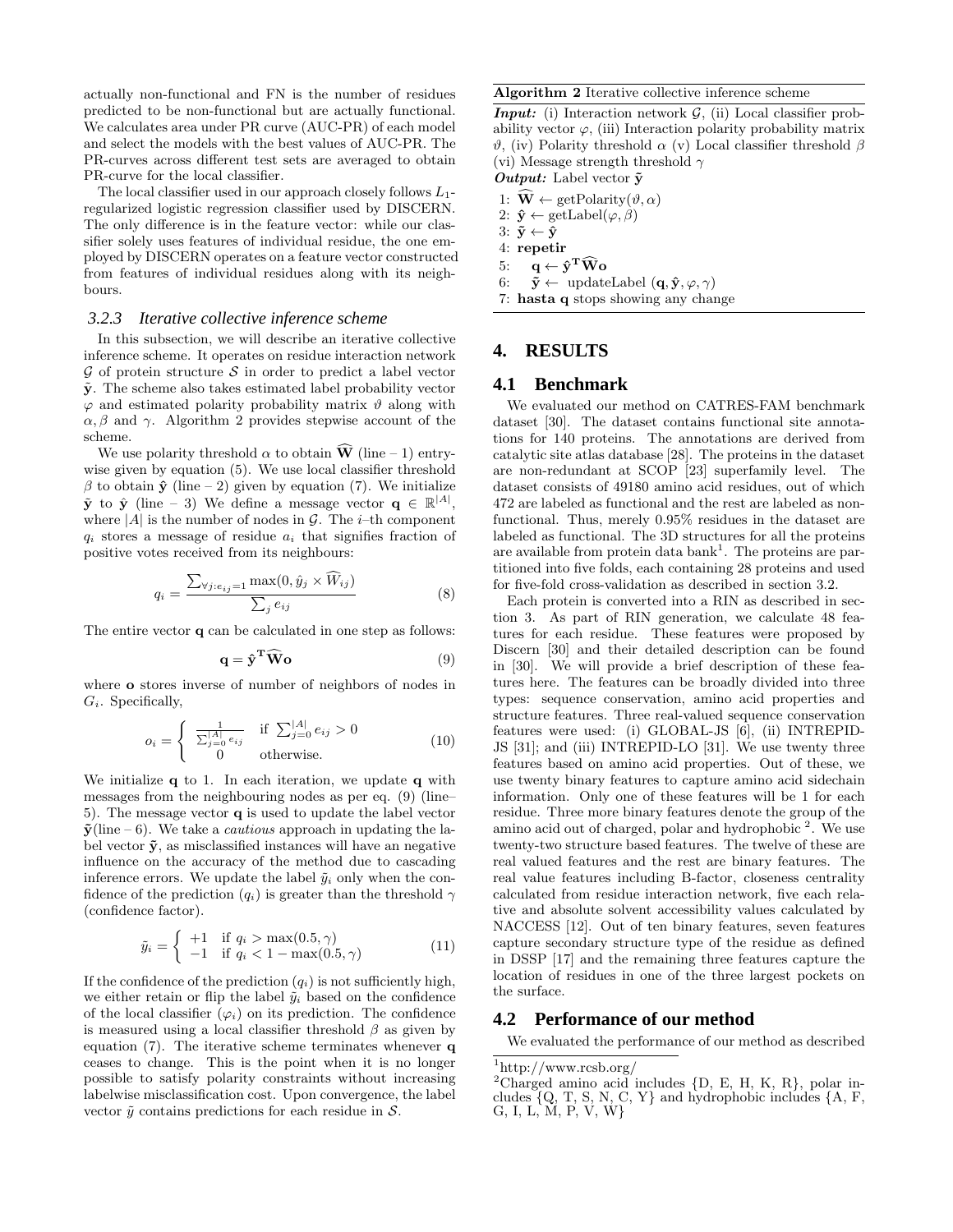in section 3.2. It is of interest to understand how different components in our algorithm impact the functional residue prediction task. First we will first present our results about performance of individual modules and then present our analysis of their impact, individual as well as collective, on the performance of iterative collective inference scheme.

The performance of the local classifier is measured using PR-AUC as described in section 3.2. We found that PR-AUC is maximized at  $\beta = 0.5$ . At this threshold, we obtain recall of 58% at 18% precision and precision of 14.38% at recall of 69%. The precision and recall of our local classifier is lower than Discern [30], which has precision of 18% at 69% recall. The drop in performance in our method is due to the fact that our local classifier solely rely on the features of the residue and does not take into account the features of its neighbors as in Discern [30]. We do not take into account the features of the neighbors as it has been shown that these are not useful in collective classification framework [7].

The performance of the compatibility classifier is measured in terms of ROC-AUC as described in section 3.2. We found that ROC-AUC is maximized at  $\alpha = 0.1$ . At this threshold, we obtain specificity of 88.5%.

The PR-curve of the collective inference scheme is shown figure 2. We obtain PR-curves for various values of tuning parameter  $\alpha$ ,  $\beta$  and  $\gamma$ . We analyzed number of iterations required for convergence of the iterative scheme and found that the iterative scheme converges in 15 to 20 iterations for most of the parameter settings. We found that the best PR-AUC is obtained for the following values of the tunable parameter:  $\alpha = 0.1, \beta = 0.5$  and  $\gamma = 0.9$ . Under these parameter settings, our method achieves recall of 87.78% at 18% precision and precision of 23.06% at 69% recall. It is interesting to analyze the amount of improvement iterative collective scheme provides over the local classifier. Across different parameter settings, we observe that the iterative inference consistently improves performance of local classifier. At the best parameter settings mentioned earlier, we obtain improvement of 8.5 percentage point in precision (at 69% recall local classifier has precision of 14.38%) and almost 30 percentage point improvement in recall of the local classifier.

Now we will provide performance comparison of our method with the existing methods. Our method significantly outperforms existing methods for functional site prediction both in terms of precision and recall (Table 1). In comparison with the existing ML methods for functional site prediction, we obtained 18.78 percentage point improvement over relational classifier and CRF used by Sankararaman et al.[30], 39 percentage point over neural network based predictor [11] and 31 percentage point improvement over SVM based predictor [40] at 18% precision. The recall obtained by our method is 70 percentage point more than the methods using sequence conservation features alone [31, 3, 21]. INTREPID [31] has recall of 19%, ET [21] has recall of 2% [30] at the same level of precision. At 69% recall, we obtain precision of 23.06%, which is 5 percentage point more than Discern [30] and 15 percentage point more than Consurf [3] at the same level of recall [30]. In addition, we also compared our results by implementing iterative classification algorithm (ICA) [15]. It achieves 8% precision at 69% recall, which is 15 percentage point lesser than our method. The maximum precision achieved by ICA was 10% at 85% recall. ICA iteratively adjusts labels of residues using the labels of neighbors without

taking into account the interaction polarity. The ICA results shows importance of using polarity of interaction while labeling label of a residue based on its neighbors. We reported performance numbers at specific levels of precision and recall in order to enable comparison with earlier methods.

| Method               | Precision <sub>69</sub> $(\%)$ | $\textbf{Recall}_{18}(\%)$ |
|----------------------|--------------------------------|----------------------------|
| Collective Inference | 23.06                          | 87.78                      |
| Discern $[30]$       | 18                             | 69                         |
| CRF $[30]$           | 18                             | 69                         |
| Local classifier     | 14.38                          | 58                         |

Table 1: Comparative performance of various classification techniques for predicting functional site residues in CATRES-FAM dataset. We have not included neural network [11] and support vector machine [40] predictors in this table as their precisions are not reported at 69%.

Finally, we analyze how well we can do using a perfect interaction polarity classifier. We conducted this experiment by using actual interaction polarity matrix W corresponding to the protein structure instead of  $\widehat{W}$  in iterative collective inferencing scheme. Using the best tuning parameters mentioned above, our method achieves 80% precision and 94.35% recall on CATRES-FAM benchmark data. The results indicate that we could profitably focus more effort on improving the polarity classifier.

## **5. DISCUSSION**

In this paper, we have proposed a novel method for prediction of functional residues from a given 3D structure. Our method has the following contributions:

- 1. Unlike existing methods, our approach exploits correlation between labels of interaction residues in the form of interaction polarity constraints. These constraints act as regularizers forcing the labels of neighbouring residues to conform to the correlations typically observed. This helps our method to achieve significantly better performance than existing methods that obtain labels by minimizing only the residue-wise misclassification costs.
- 2. This is the first instance when the collective inference techniques have been applied for functional residue prediction problem. The collective inference techniques have been state of the art for many different problems in the domain of computer vision, web and network classification. The previous best method, Discern by Sankararaman et al. [30], use relational classifier that labels a residue based on its own features as well as features from its neighbors. The collective inference scheme used in this paper labels a residue based on its features, labels of its interaction partners in RIN and the polarity of their interaction. We do not take into account the features of the neighbors as it has been shown that these are not useful in collective classification framework [7].
- 3. We have provided two stage approach to solve the problem of predicting functional residues. It has got three main components namely interaction polarity classifier, local classifier and iterative collective inference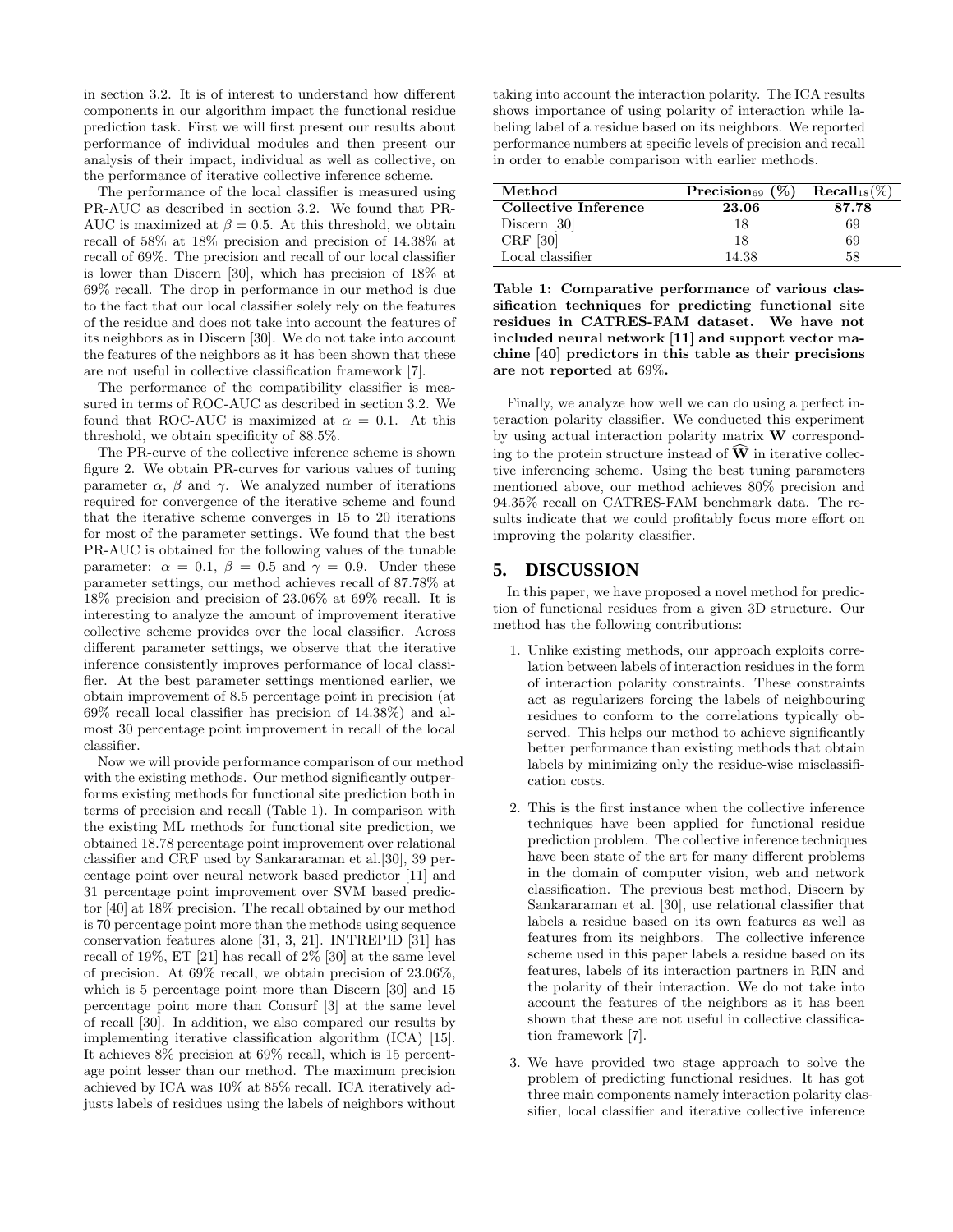scheme. Since iterative collective inference scheme adjusts labels predicted by the local classifier iteratively in collective inference scheme, we get results that are consistently better than that of the local classifier. Our iterative collective inference scheme works well in practice and rapidly converges to steady state within 15 to 20 iterations across different values of tunable parameters.

4. Our method achieves significant improvement over the existing methods in terms of precision and recall on CATRES-FAM benchmark dataset.



Figure 2: Precision-recall (PR) curve for iterative collective inferencing scheme. We have also shown PR curve of local classifier for the comparison purpose.

The proposed method can be applied for predicting functional residues in novel proteins since the method does not require information about homologous proteins.

## **6. ACKNOWLEDGMENTS**

This work is partially supported by Innovative Young Biotechnologist Award grant from Department of Biotechnology of Government of India to Ashish Tendulkar.

## **7. REFERENCES**

- [1] P. Aloy, E. Querol, F. X. Aviles, and M. J. E. Sternberg. Automated structure-based prediction of functional sites in proteins: applications to assessing the validity of inheriting protein function from homology in genome annotation and to protein docking. *Journal of Molecular Biology*, 311(2):395 – 408, 2001.
- [2] Gil Amitai, Arye Shemesh, Einat Sitbon, Maxim Shklar, Dvir Netanely, Ilya Venger, and Shmuel Pietrokovski. Network analysis of protein structures identifies functional residues. *Journal of Molecular Biology*, 344(4):1135 – 1146, 2004.
- [3] A. Armon, D. Graur, and N. Ben-Tal. Consurf: an algorithmic tool for the identification of functional regions in proteins by surface mapping of phylogenetic

information. *Journal of Molecular Biology*, 307(1):447 – 463, 2001.

- [4] N. Bhardwaj, R. Langlois, G. Zhao, and Lu. H. Structure based prediction of binding residues on dna-binding proteins. In *Conference Proceedings of IEEE Engineering in Medicine and Biology Society*, pages 2611–2614, 2005.
- [5] Stephen A. Cammer, Brian T. Hoffman, Jeffrey A. Speir, Mary A. Canady, Melanie R. Nelson, Stacy Knutson, Marijo Gallina, Susan M. Baxter, and Jacquelyn S. Fetrow. Structure-based active site profiles for genome analysis and functional family subclassification. *Journal of Molecular Biology*,  $334(3):387 - 401, 2003.$
- [6] John A. Capra and Mona Singh. Predicting functionally important residues from sequence conservation. *Bioinformatics*, 23:1875–1882, August 2007.
- [7] Soumen Chakrabarti, Byron E. Dom, and Piotr Indyk. Enhanced hypertext categorization using hyperlinks. In *International Conference of Management of Data*, volume 27, pages 307–318, 1998.
- [8] Daniel Fischer, Haim Wolfson, Shuo L. Lin, and Ruth Nussinov. Three-dimensional, sequence order-independent structural comparison of a serine protease against the crystallographic database reveals active site similarities: Potential implications to evolution and to protein folding. *Protein Science*, 3(5):769–778, 1994.
- [9] Richard A. George, Ruth V. Spriggs, Gail J. Bartlett, Alex Gutteridge, Malcolm W. MacArthur, Craig T. Porter, Bissan Al-Lazikani, Janet M. Thornton, and Mark B. Swindells. Effective function annotation through catalytic residue conservation. *Proceedings of the National Academy of Sciences of the United States of America*, 102(35):12299–12304, August 2005.
- [10] David S. Gregory, Andrew C.R. Martin, Janet C. Cheetham, and Anthony R. Rees. The prediction and characterization of metal binding sites in proteins. *Protein Engineering*, 6(1):29–35, 1993.
- [11] Alex Gutteridge, Gail J. Bartlett, and Janet M. Thornton. Using a neural network and spatial clustering to predict the location of active sites in enzymes. *J Mol Biol*, 330:719–734, 2003.
- [12] S. Hubbard and J. Thornton. A computer algorithm to calculate surface accessibility. In *Department of Biochemistry and Molecular Biology, University College, London*, 1993.
- [13] C.Axel Innis, A.Prem Anand, and R. Sowdhamini. Prediction of functional sites in proteins using conserved functional group analysis. *Journal of Molecular Biology*, 337(4):1053 – 1068, 2004.
- [14] Vladimir A Ivanisenko, Sergey S Pintus, Dmitry A Grigorovich, and Nickolay A Kolchanov. Pdbsite: a database of the 3d structure of protein functional sites. *Nucleic Acids Research*, 33(Database Issue):D183–D187, 2005.
- [15] D. Jensen J. Neville. Iterative classification in relational data. In *In Proc. AAAI*, pages 13–20. AAAI Press, 2000.
- [16] Martin Jambon, Anne Imberty, Gilbert DelAl'age, and Christophe Geourjon. A new bioinformatic approach